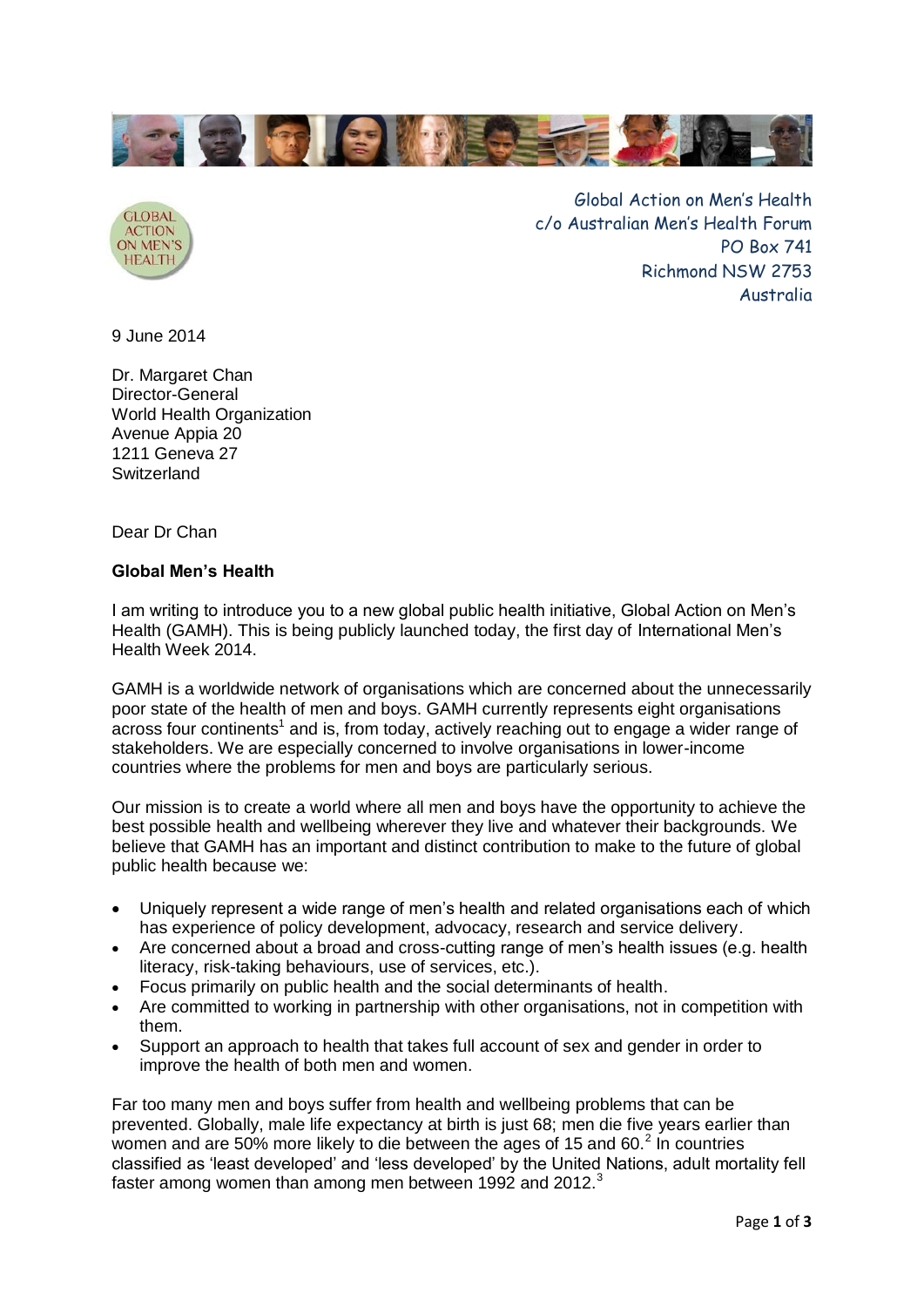In every part of the world, many health outcomes are substantially worse for men than women. Yet this inequality has to date received little national, regional or global attention from health policymakers or healthcare providers.<sup>4</sup> They have failed to tackle the social determinants of male health, including men's greater exposure to occupational hazards, their lower health literacy levels and behaviours associated with risk-taking (e.g. excessive alcohol consumption and illegal drug use).

Health services, particularly at the primary care level, are often difficult for men to access. Male mental health problems are also significantly under-diagnosed, contributing to a global male suicide rate that is double that of the female rate. Men who are particularly disadvantaged, such as men who are unemployed, gay, homeless, migrants or from certain ethnic minorities, are often at greater risk of poor health.

GAMH would therefore like to see:

- Global health organisations and national governments address the health and wellbeing needs of men and boys in all relevant policies.
- Men and boys encouraged and supported to take better care of their own health as well as the health of their partners and children.
- Health practitioners take greater account of the specific needs of men and boys in service delivery, health promotion and clinical practice.
- Other agencies and organisations, such as schools and workplaces, helped to be more aware of their significant impact on the health of men and boys.
- Sustained multi-disciplinary research into the health of men and boys.

This work should sit alongside continuing action to improve the health of women and girls and must not be undertaken at their expense. GAMH does not believe that resources currently allocated to women's health should be transferred to men's health.

The WHO Bulletin will soon be publishing a very welcome and important article on men's health.<sup>5</sup> We hope that this will mark the start of a new approach by WHO to this issue. To facilitate this, we are keen to work with your staff to develop a work programme on gender that takes the needs of both men and women fully into account. As a first step, we suggest that WHO convenes an expert symposium on men's health followed by a report analysing the problems and recommending a range of solutions at the global as well as the national levels.

I very much look forward to hearing from you and to working with you and your staff on this important inequality issue.

Yours sincerely

 $P_{\text{obs}}$   $R_{\text{obs}}$ 

**Peter Baker Director Global Action on Men's Health**

Tel: +44 (0) 7786 454 905

[gamh@emhf.org](mailto:gamh@emhf.org) [www.gamh.org](http://www.gamh.org/)